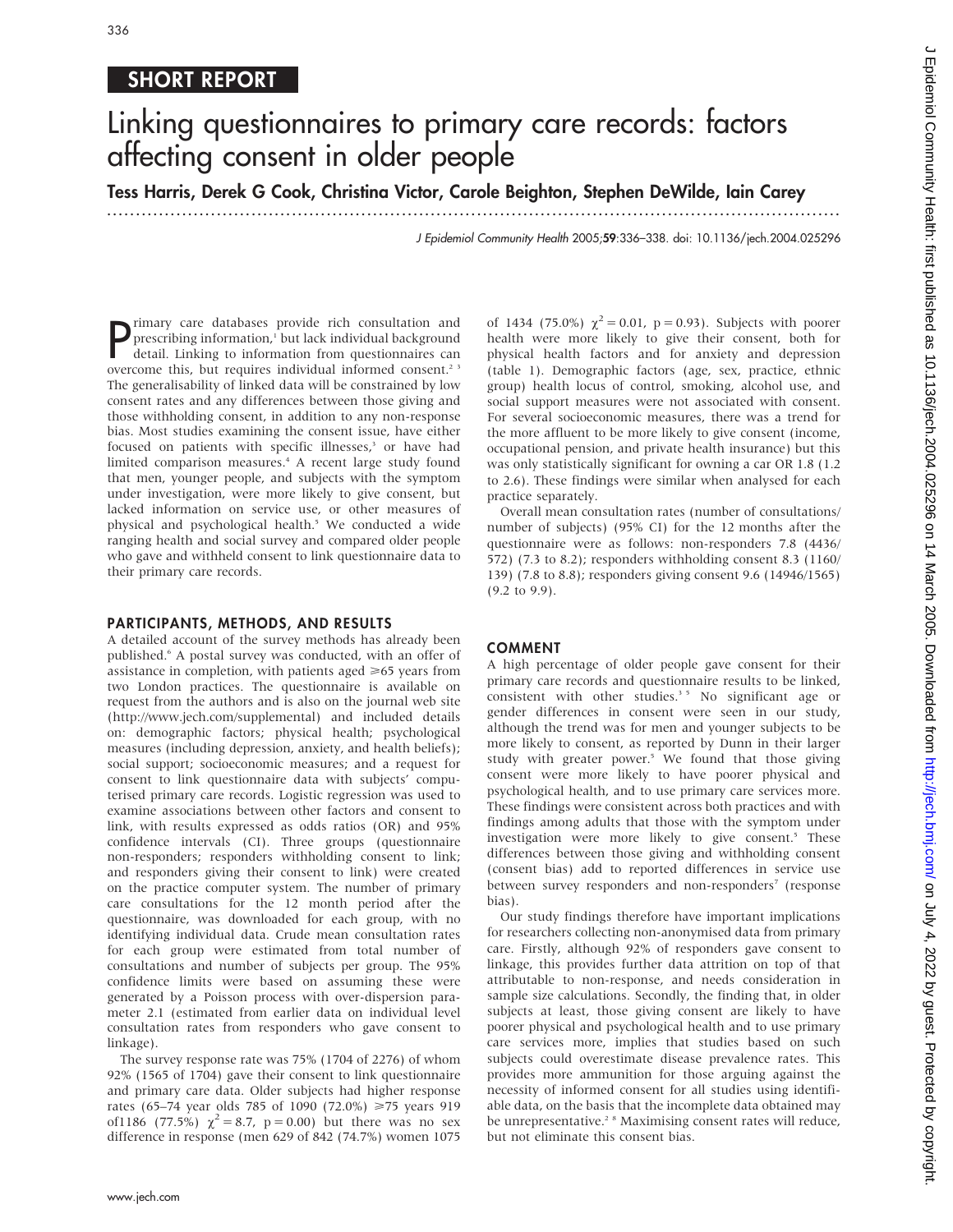| Variables*                                                   | Consent given<br>$N = 1565$ n $(\%)$ | Consent not given<br>N=139 n (%) | Odds ratio for consent given<br>(95% CI) |
|--------------------------------------------------------------|--------------------------------------|----------------------------------|------------------------------------------|
| A: Demographic factors:                                      |                                      |                                  |                                          |
| Age (n = 1704)                                               |                                      |                                  |                                          |
| $65 - 69$<br>$70 - 79$                                       | 356 (92.7)<br>711 (92.1)             | 28 (7.3)<br>61(7.9)              | 1.0<br>$0.9$ (0.6 to 1.5)                |
| 80 or more                                                   | 498 (90.9)                           | 50 (9.1)                         | $0.8$ (0.5 to 1.3)                       |
| $Sex (n = 1704)$                                             |                                      |                                  |                                          |
| Male                                                         | 585 (93.0)                           | 44 (7.0)                         | 1.0                                      |
| Female                                                       | 980 (91.2)                           | 95 (8.8)                         | $0.8$ (0.5 to 1.1)                       |
| Ethnic group† $(n = 1677)$                                   |                                      |                                  |                                          |
| White<br>Non-white                                           | 1492 (92.2)<br>54 (91.5)             | 126(7.8)<br>5(8.5)               | 1.0<br>$0.9$ (0.4 to 2.3)                |
| Practice $(n = 1704)$                                        |                                      |                                  |                                          |
| Practice 1 (inner city)                                      | 644 (93.1)                           | 48 (6.9)                         | 1.0                                      |
| Practice 2 (suburban)                                        | 921 (91.0)                           | 91 (9.0)                         | $0.8$ (0.5 to 1.1)                       |
| <b>B: Physical health</b>                                    |                                      |                                  |                                          |
| Limiting longstanding illness ( $n = 1704$ )<br>No           | 860 (89.6)                           | 100(10.4)                        | 1                                        |
| Yes                                                          | 705 (94.8)                           | 39 (5.2)                         | $2.1$ (1.4 to 3.1)                       |
| Pain interferes with activities $(n = 1610)$                 |                                      |                                  |                                          |
| Not at all                                                   | 665 (90.4)                           | 71 (9.7)                         | 1.0                                      |
| A little bit                                                 | 358 (93.0)                           | 27(7.0)                          | 1.4 $(0.9$ to 2.3)                       |
| Moderately/extremely                                         | 460 (94.1)                           | 29(5.9)                          | $1.7$ (1.1 to 2.7)                       |
| Disability score $(n = 1624)$<br>0-5 none or mild disability | 1016 (91.0)                          | 100 (9.0)                        | 1.0                                      |
| 6-18 moderate or severe disability                           | 481 (94.7)                           | 27 (5.3)                         | $1.8$ (1.1 to 2.7)                       |
| Number of doctor diagnosed conditions ( $n = 1704$ )         |                                      |                                  |                                          |
| 0                                                            | 314 (88.5)                           | 41 (11.6)                        | 1.0                                      |
| $1 - 2$                                                      | 933 (91.6)                           | 86 (8.4)                         | $1.4$ (1.0 to 2.1)                       |
| 3 or more                                                    | 318 (96.4)                           | 12(3.6)                          | $3.5$ (1.8 to 6.7)                       |
| C: Psychological factors/health behaviours                   |                                      |                                  |                                          |
| Geriatric depression scale (GDS15) (n = 1602)<br>$0 - 5$ low | 1120 (91.7)                          | 101(8.3)                         | 1.0                                      |
| $6-15$ high                                                  | 362 (95.0)                           | 19(5.0)                          | $1.7$ (1.0 to 2.8)                       |
| FEAR anxiety scale $(n = 1613)$                              |                                      |                                  |                                          |
| $Low O-1$                                                    | 1132 (91.5)                          | 105(8.5)                         | 1.0                                      |
| High $2-4$                                                   | 357 (95.0)                           | 19(5.1)                          | $1.7(1.1 \text{ to } 2.9)$               |
| Health locus of control                                      |                                      |                                  |                                          |
| Internality ( $n = 1613$ )                                   | 454 (92.7)                           |                                  | 1.0                                      |
| Low<br>High                                                  | 1035 (92.2)                          | 36 (7.4)<br>88 (7.8)             | $0.9$ (0.6 to 1.4)                       |
| Powerful others $(n = 1594)$                                 |                                      |                                  |                                          |
| Low                                                          | 1101 (91.8)                          | 98 (8.2)                         | 1.0                                      |
| High                                                         | 371 (93.9)                           | 24 (6.1)                         | 1.4 $(0.9$ to 2.2)                       |
| Chance $(n = 1603)$                                          |                                      |                                  |                                          |
| Low                                                          | 460 (91.1)                           | 45 (8.9)                         | 1.0                                      |
| High<br>Current smoking status ( $n = 1658$ )                | 1018 (92.7)                          | 80(7.3)                          | $1.2$ (0.9 to 1.8)                       |
| Non-smoker                                                   | 1296 (92.1)                          | 112(8.0)                         | 1.0                                      |
| Smoker                                                       | 234 (93.6)                           | 16(6.4)                          | $1.3$ (0.7 to 2.2)                       |
| Frequency of alcohol intake $\ddagger$ (n = 1628)            |                                      |                                  |                                          |
| Frequent                                                     | 457 (93.8)                           | 30(6.2)                          | 1.0                                      |
| Occasional                                                   | 696 (91.3)                           | 66 (8.7)                         | $0.7$ (0.4 to 1.1)                       |
| Never<br>D: Social networks and support                      | 349 (92.1)                           | 30 (7.9)                         | $0.8$ (0.5 to 1.3)                       |
| Marital status (n = 1589)                                    |                                      |                                  |                                          |
| Married/cohabiting                                           | 603 (92.1)                           | 52 (7.9)                         | 1.0                                      |
| Widowed                                                      | 549 (91.5)                           | 51 (8.5)                         | $0.9$ (0.6 to 1.4)                       |
| Divorced/separated                                           | 143 (94.1)                           | 9(5.9)                           | $1.4$ (0.7 to 2.8)                       |
| Single                                                       | 168 (92.3)                           | 14(7.7)                          | $1.0$ (0.6 to 1.9)                       |
| See relatives as much as would like (n = 1597)<br>Yes        | 967 (93.0)                           | 73 (7.0)                         | 1.0                                      |
| No                                                           | 514 (92.3)                           | 43 (7.7)                         | $0.9$ (0.6 to 1.4)                       |
| See friends as much as would like $(n = 1590)$               |                                      |                                  |                                          |
| Yes                                                          | 1119 (92.2)                          | 95 (7.8)                         | 1.0                                      |
| No                                                           | 355 (94.4)                           | 21 (5.6)                         | 1.4 $(0.9 \text{ to } 2.3)$              |
| Have a confidante ( $n = 1650$ )                             |                                      |                                  |                                          |
| Yes<br>No                                                    | 1315 (92.6)<br>209 (90.9)            | 105(7.4)<br>21 (9.1)             | 1.0<br>$0.8$ (0.5 to 1.3)                |
| Loneliness ( $n = 1658$ )                                    |                                      |                                  |                                          |
| Never                                                        | 808 (92.6)                           | 65(7.5)                          | 1.0                                      |
| Sometimes                                                    | 597 (92.7)                           | 47 (7.3)                         | 1.0 $(0.7 \text{ to } 1.5)$              |
| All the time/often                                           | 131 (92.9)                           | 10(7.1)                          | 1.1 $(0.5 \text{ to } 2.1)$              |
| E: Socioeconomic factors:                                    |                                      |                                  |                                          |
| Own home $(n = 1460)$                                        |                                      |                                  |                                          |
| No<br>Yes                                                    | 469 (91.4)                           | 44 (8.6)                         | 1.0                                      |
| Car availability ( $n = 1520$ )                              | 874 (92.3)                           | 73 (7.7)                         | 1.1 $(0.8 \text{ to } 1.7)$              |
| No                                                           | 677 (89.7)                           | 78 (10.3)                        | 1.0                                      |
| Yes                                                          | 719 (94.0)                           | 46 (6.0)                         | 1.8 (1.2 to 2.6)                         |